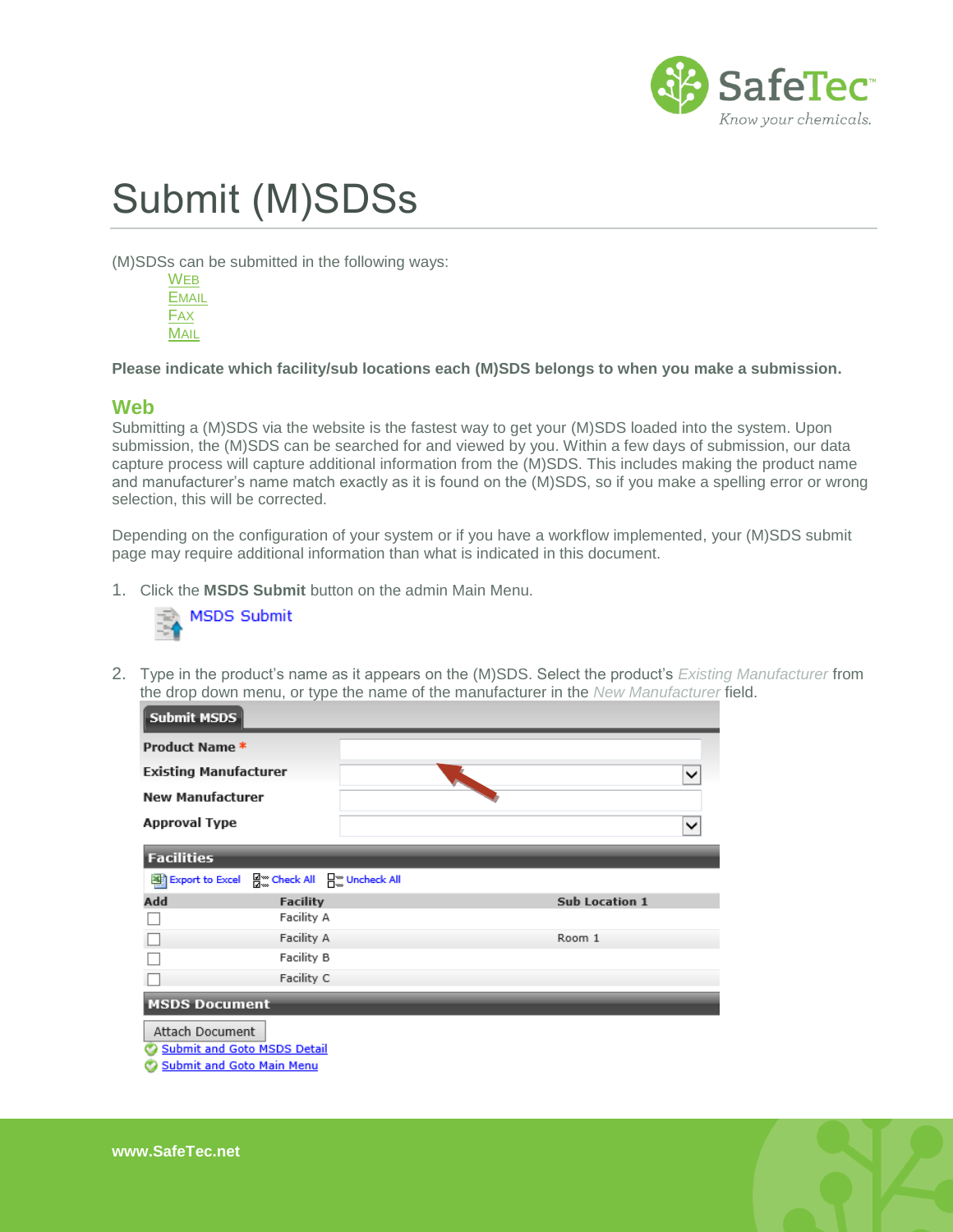

3. Select the facilities the product needs to be associated to. If the facility is not listed, or you need a new facility added to your system, contact [CUSTOMERSERVICE](mailto:customerservice@safetec.net)@SAFETEC.NET.

| <b>Submit MSDS</b>                 |                            |                       |              |
|------------------------------------|----------------------------|-----------------------|--------------|
| Product Name *                     |                            |                       |              |
| <b>Existing Manufacturer</b>       |                            |                       | $\checkmark$ |
| <b>New Manufacturer</b>            |                            |                       |              |
| <b>Approval Type</b>               |                            |                       | $\checkmark$ |
| <b>Facilities</b>                  |                            |                       |              |
| Export to Excel                    | 음 Check All 님을 Uncheck All |                       |              |
| Add                                | <b>Facility</b>            | <b>Sub Location 1</b> |              |
|                                    | Facility A                 |                       |              |
|                                    | Facility A                 | Room 1                |              |
|                                    | Facility B                 |                       |              |
|                                    | Facility C                 |                       |              |
| <b>MSDS Document</b>               |                            |                       |              |
| Attach Document                    |                            |                       |              |
| <b>Submit and Goto MSDS Detail</b> |                            |                       |              |
| <b>Submit and Goto Main Menu</b>   |                            |                       |              |

- 4. Upload the (M)SDS document by clicking the **Attach Document** button.
	- a. SafeTec accepts .pdf, .tif, .doc, .docs, .jpg, .txt, .rtf, .htm and .html files, though .pdf is the preferred file type.
	- b. Files need to be less than 4MB in size in order to be uploaded. Suggestions to make a file smaller:
		- i. Go to the manufacturer's website and download a new file. These documents are typically smaller. ii. If that is not an option, contact [CUSTOMERSERVICE](mailto:customerservice@safetec.net)@SAFETEC.NET with your document and they will assist you at reducing the file size.
- 5. Click **Submit and Goto MSDS Detail** to enter additional information about the product, or just click **Submit and Go to Main Menu** to have the (M)SDS sent to SafeTec data capture.
- <span id="page-1-0"></span>6. Please note that your documents are not instantly available for others to view until data capture is complete. Please view information on [My Submission](http://www.safetec.net/wp-content/uploads/2014/08/help-my-submissions.pdf) help document for more information.